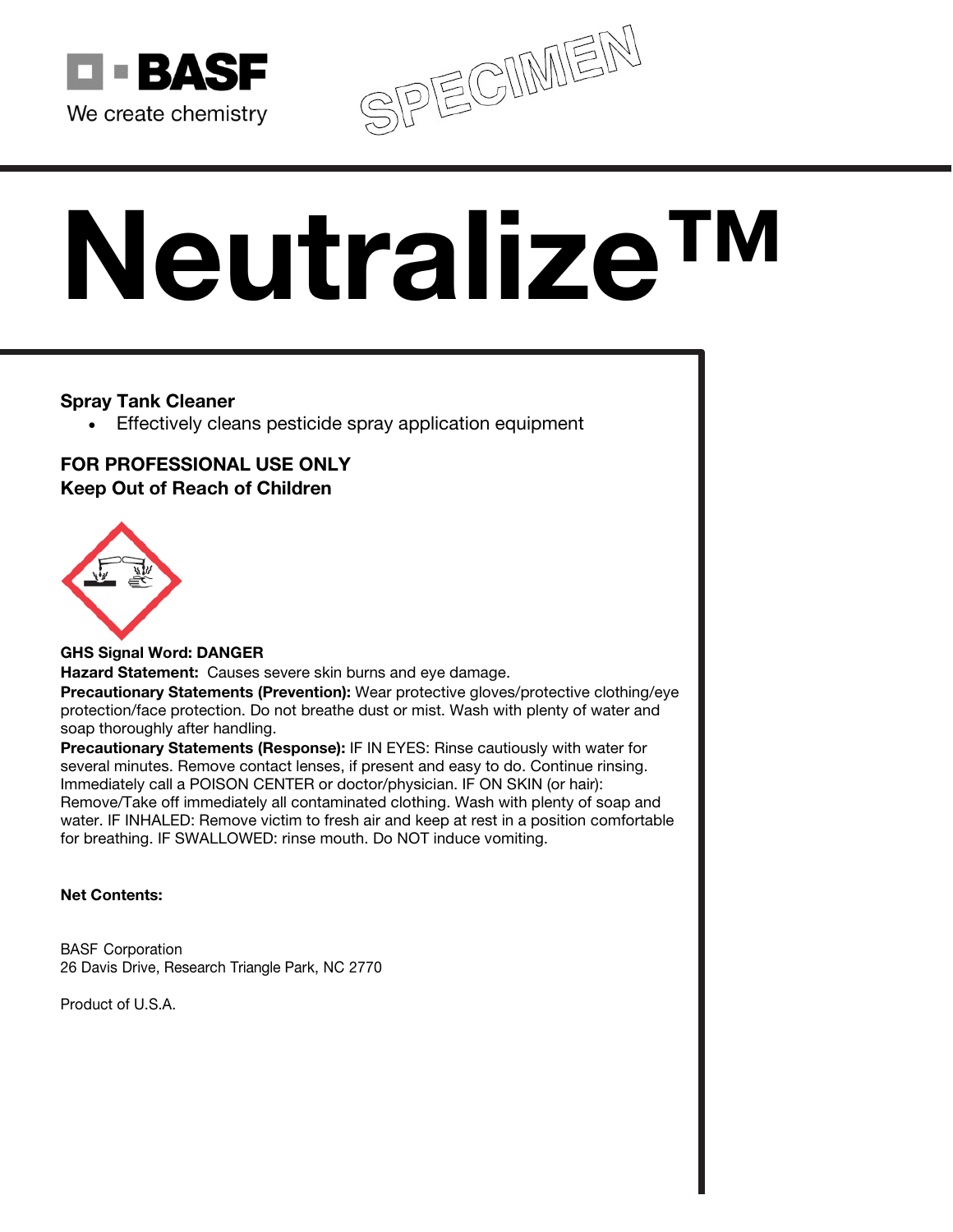### Directions For Use

- Fill spray tank to half capacity with water.
- Engage agitation.
- Slowly add 1 pound (453.59 grams) of Neutralize™ for every 100 gallons (378.54 liters) of water added to the tank.
- Agitate throughout tank for approximately 15 minutes.
- Rinse all internal areas of the tank, then empty the tank by the boom, and other outlets to ensure all are clean.
- Close valves and refill tank with clean water. Empty water through all outlets and boom to ensure no residue remains.
- Test the second rinse solution (See Method One or Two under testing) to ensure no pesticide residue remains. If pesticide residue remains in the solution, repeat the cleaning process.
- Exact rates should be determined by the user as rates will vary depending on the type, size, and condition of the spray tank.

#### BACKPACK USE:

Add  $\frac{1}{2}$  ounce (14.17 grams) of **Neutralize** to a 3 gallon (11.36 liter) backpack. Fill sprayer with water and shake. Empty the rinsate through the hand wand. Be sure all pesticide is removed prior to reusing.

#### SPECIAL INSTRUCTIONS:

Rubber parts, such as hoses, pump packing, etc., may retain pesticide residues. Exterior areas of spray tanks may be cleaned with Neutralize.

Neutralize can prevent corrosion and dissolution of metals. All rinsate must be properly handled since it may contain pesticide residue.

#### RINSATE TESTING

Certain pesticides, including but not limited to 2,4-Ds and Sulfonylureas, are difficult to remove from the tank. Pesticides are extremely active at very low rates and *must* be completely removed from the tank to prevent crop damage. Do not apply Neutralize or rinsate directly to crops. Rinsate levels may be tested by several different methods; two are suggested below:

Method One: Retain a sample of the rinsate solution. Apply sample to sensitive plants such as an ornamental flower, tomato, or cotton. Observe treated plant for 48 hours or longer, and do not use tank during the test period. If plant damage occurs, re-clean the tank until the rinsate is pesticide-free.

Method Two: Retain a sample of rinsate solution and submit to a qualified testing laboratory for analysis. Operators of multiple chemical use equipment and growers of high value or sensitive crops may wish to

use all available testing methods to prevent accidental contamination and crop damage.

#### Storage and Disposal

Storage: Store locked up. Segregate from foods and animal feeds. Keep only in original container in a cool, dry, well ventilated place away from ignition sources, heat or flame. Protect containers from physical damamge. Protect from temperatures below 32°F (0°C) and above 113°F (45°C). Changes in the properties of the product may occur if substance/product is stored below indicated temperature for extended periods of time.

Waste Disposal of Substance: Must be disposed of or incinerated in accordance with local regulations. Container Disposal: Contaminated packaging should be emptied as far as possible and disposed of in the same manner as the substance/product.

Accidental Release Measures: Do not discharge into the subsoil/soil. Do not discharge into drains/surface waters/groundwater. For small amounts: Pick up with suitable absorbent material (e.g. sand, sawdust, general-purpose binder, kiselguhr). For large amounts: Dike spillage. Pump off products. Dispose of absorbed material in accordance with regulations. Collect waste in suitable containers, which can be labeled and sealed. Clean contaminated floors and objects thoroughly with water and detergents, observing environmental regulations.

#### State Right To Know Description and CAS # / TSRN

Silicic acid, sodium salt / 1344-09-8; sodium carbonate / 497-19-8; Silicon dioxide / 7631-86-9; Proprietary compound / TSRN 161090809-5100; Polyethoxylate / TSRN 161090809-5127

EMERGENCY CONTACT: CHEMTREC 1-800-424-9300 BASF Corporation 1-800-832-HELP (4357)